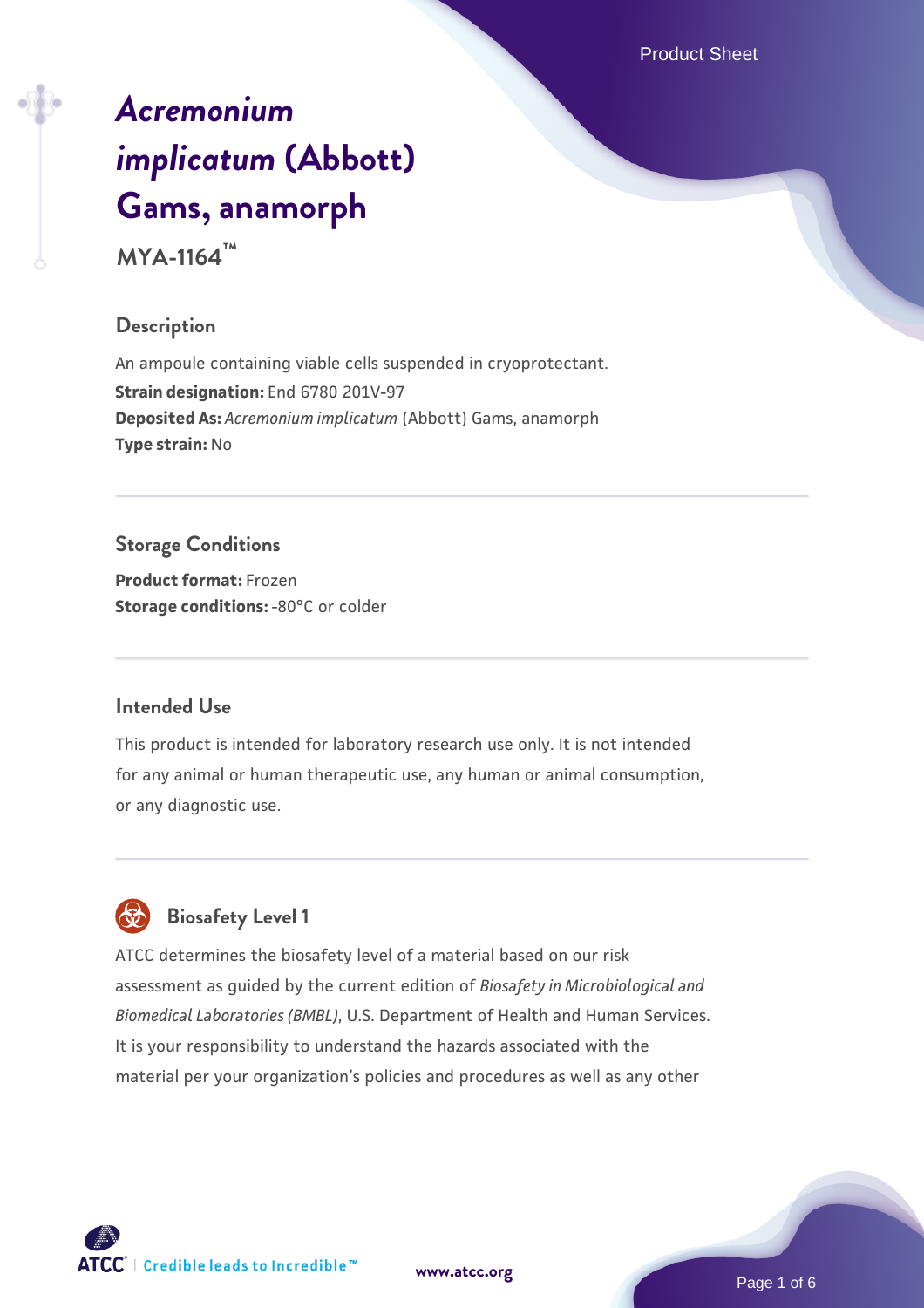applicable regulations as enforced by your local or national agencies.

ATCC highly recommends that appropriate personal protective equipment is always used when handling vials. For cultures that require storage in liquid nitrogen, it is important to note that some vials may leak when submersed in liquid nitrogen and will slowly fill with liquid nitrogen. Upon thawing, the conversion of the liquid nitrogen back to its gas phase may result in the vial exploding or blowing off its cap with dangerous force creating flying debris. Unless necessary, ATCC recommends that these cultures be stored in the vapor phase of liquid nitrogen rather than submersed in liquid nitrogen.

# **Certificate of Analysis**

For batch-specific test results, refer to the applicable certificate of analysis that can be found at www.atcc.org.

# **Growth Conditions**

**Medium:**  [ATCC Medium 336: Potato dextrose agar \(PDA\)](https://www.atcc.org/-/media/product-assets/documents/microbial-media-formulations/3/3/6/atcc-medium-336.pdf?rev=d9160ad44d934cd8b65175461abbf3b9) **Temperature:** 25°C

### **Handling Procedures**

**Frozen ampoules** packed in dry ice should either be thawed immediately or stored in liquid nitrogen. If liquid nitrogen storage facilities are not available, frozen ampoules may be stored at or below -70°C for approximately one week. **Do not under any circumstance store frozen ampoules at refrigerator**



**[www.atcc.org](http://www.atcc.org)**

Page 2 of 6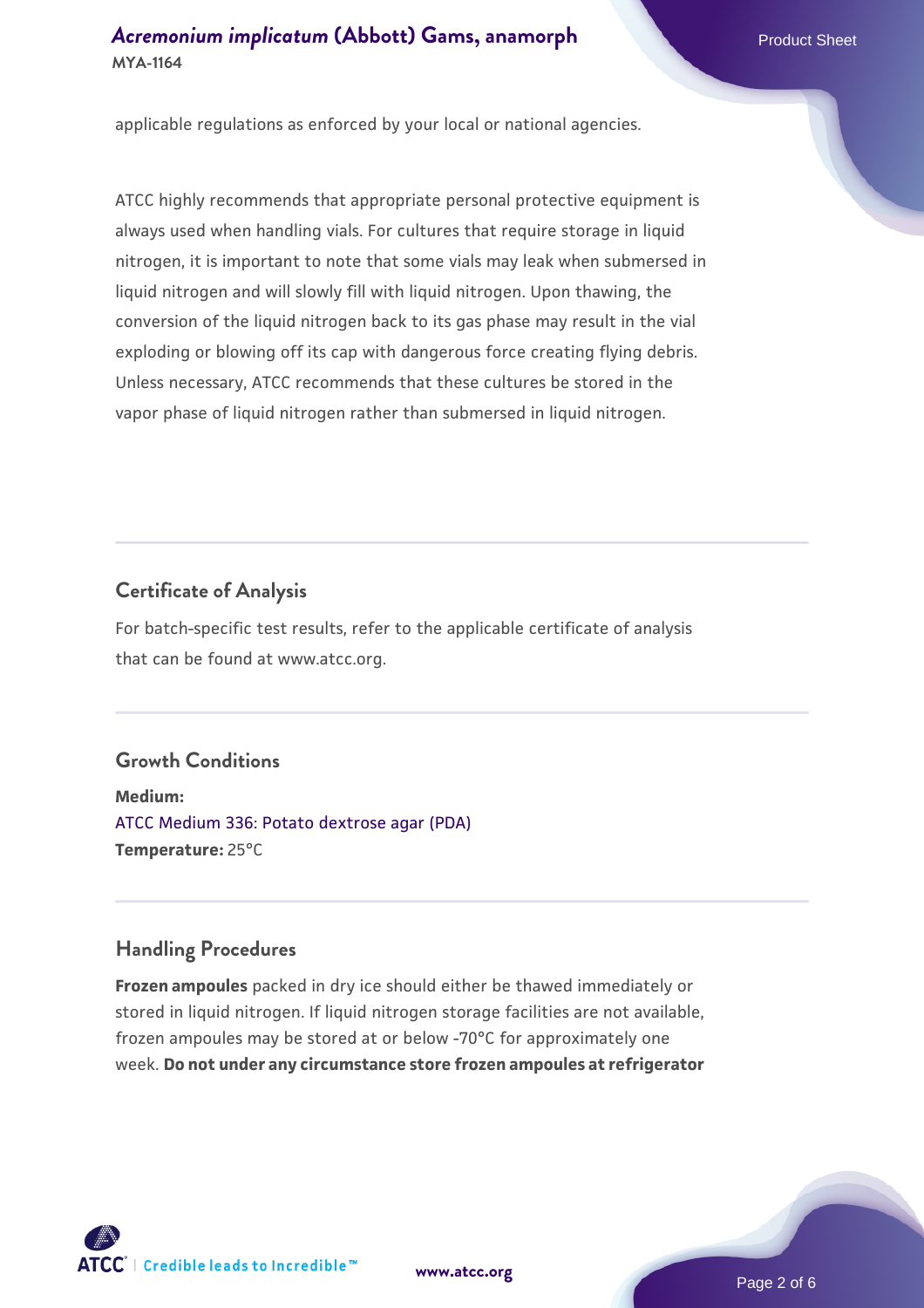**freezer temperatures (generally -20°C). Storage of frozen material at this temperature will result in the death of the culture.**

- 1. To thaw a frozen ampoule, place in a **25°C to 30°C** water bath, until just thawed **(approximately 5 minutes)**. Immerse the ampoule just sufficient to cover the frozen material. Do not agitate the ampoule.
- 2. Immediately after thawing, wipe down ampoule with 70% ethanol and aseptically transfer at least 50 µL (or 2-3 agar cubes) of the content onto a plate or broth with medium recommended.
- 3. Incubate the inoculum/strain at the temperature and conditions recommended.
- 4. Inspect for growth of the inoculum/strain regularly for up to 4 weeks. The time necessary for significant growth will vary from strain to strain.

#### **Notes**

Additional information on this culture is available on the ATCC web site at [www.atcc.org.](http://www.atcc.org/)

# **Material Citation**

If use of this material results in a scientific publication, please cite the material in the following manner: *Acremonium implicatum* (Abbott) Gams, anamorph (ATCC MYA-1164)

# **References**

References and other information relating to this material are available at www.atcc.org.

### **Warranty**

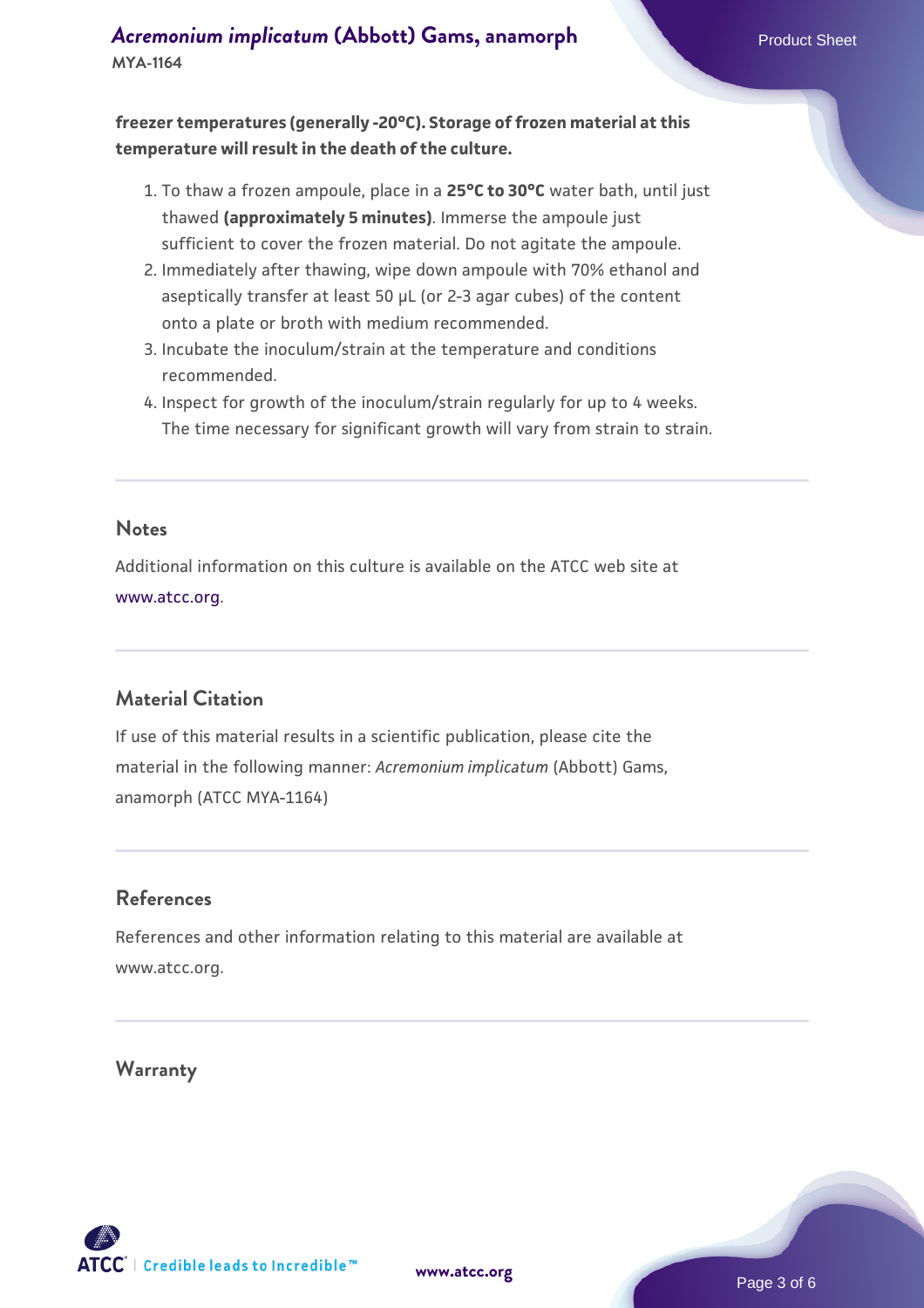The product is provided 'AS IS' and the viability of ATCC® products is warranted for 30 days from the date of shipment, provided that the customer has stored and handled the product according to the information included on the product information sheet, website, and Certificate of Analysis. For living cultures, ATCC lists the media formulation and reagents that have been found to be effective for the product. While other unspecified media and reagents may also produce satisfactory results, a change in the ATCC and/or depositor-recommended protocols may affect the recovery, growth, and/or function of the product. If an alternative medium formulation or reagent is used, the ATCC warranty for viability is no longer valid. Except as expressly set forth herein, no other warranties of any kind are provided, express or implied, including, but not limited to, any implied warranties of merchantability, fitness for a particular purpose, manufacture according to cGMP standards, typicality, safety, accuracy, and/or noninfringement.

# **Disclaimers**

This product is intended for laboratory research use only. It is not intended for any animal or human therapeutic use, any human or animal consumption, or any diagnostic use. Any proposed commercial use is prohibited without a license from ATCC.

While ATCC uses reasonable efforts to include accurate and up-to-date information on this product sheet, ATCC makes no warranties or representations as to its accuracy. Citations from scientific literature and patents are provided for informational purposes only. ATCC does not warrant that such information has been confirmed to be accurate or complete and the customer bears the sole responsibility of confirming the accuracy and completeness of any such information.

This product is sent on the condition that the customer is responsible for and assumes all risk and responsibility in connection with the receipt, handling, storage, disposal, and use of the ATCC product including without limitation



**[www.atcc.org](http://www.atcc.org)**

Page 4 of 6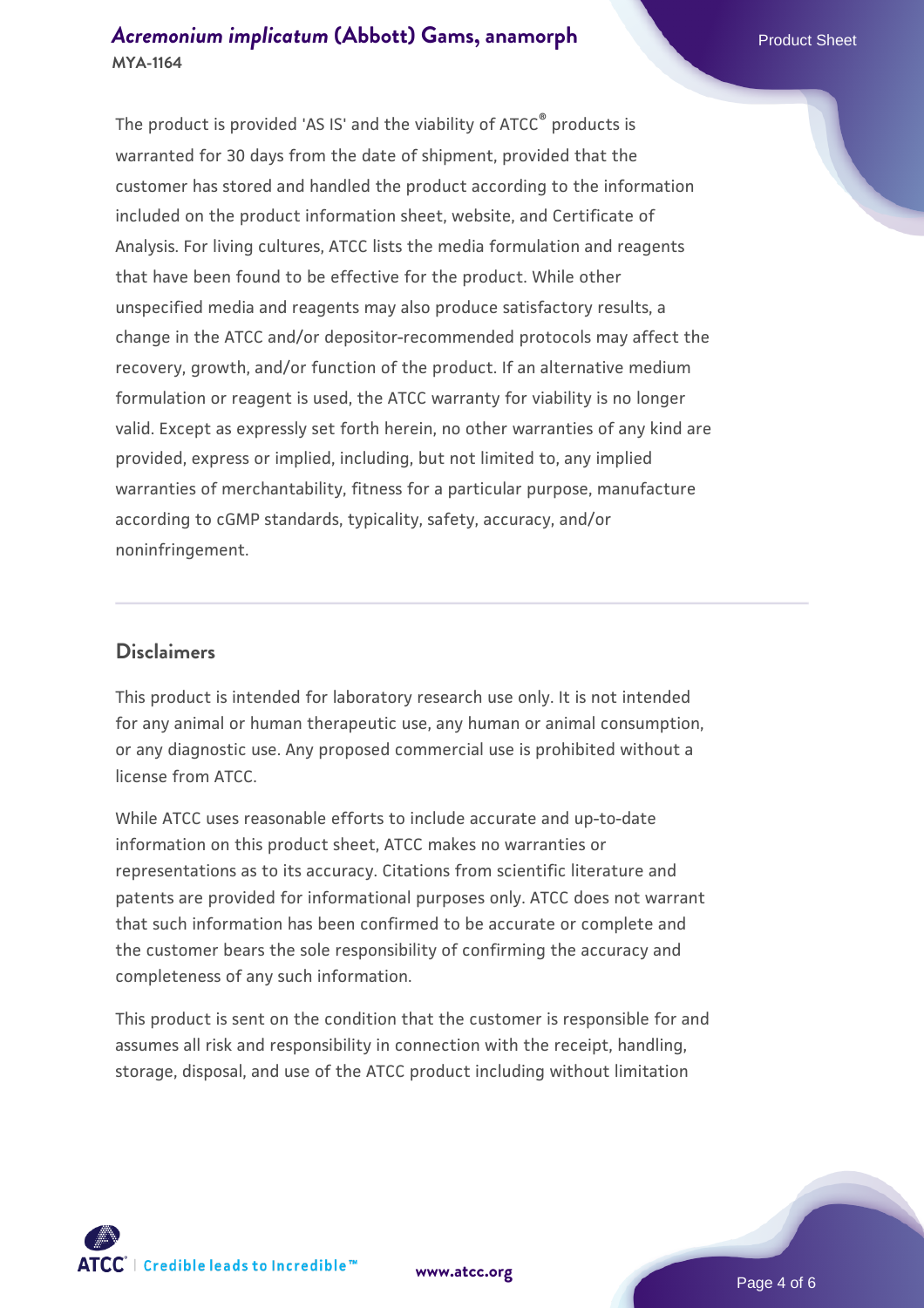taking all appropriate safety and handling precautions to minimize health or environmental risk. As a condition of receiving the material, the customer agrees that any activity undertaken with the ATCC product and any progeny or modifications will be conducted in compliance with all applicable laws, regulations, and guidelines. This product is provided 'AS IS' with no representations or warranties whatsoever except as expressly set forth herein and in no event shall ATCC, its parents, subsidiaries, directors, officers, agents, employees, assigns, successors, and affiliates be liable for indirect, special, incidental, or consequential damages of any kind in connection with or arising out of the customer's use of the product. While reasonable effort is made to ensure authenticity and reliability of materials on deposit, ATCC is not liable for damages arising from the misidentification or misrepresentation of such materials.

Please see the material transfer agreement (MTA) for further details regarding the use of this product. The MTA is available at www.atcc.org.

# **Copyright and Trademark Information**

© ATCC 2021. All rights reserved.

ATCC is a registered trademark of the American Type Culture Collection.

# **Revision**

This information on this document was last updated on 2021-05-20

# **Contact Information**

ATCC 10801 University Boulevard Manassas, VA 20110-2209 USA